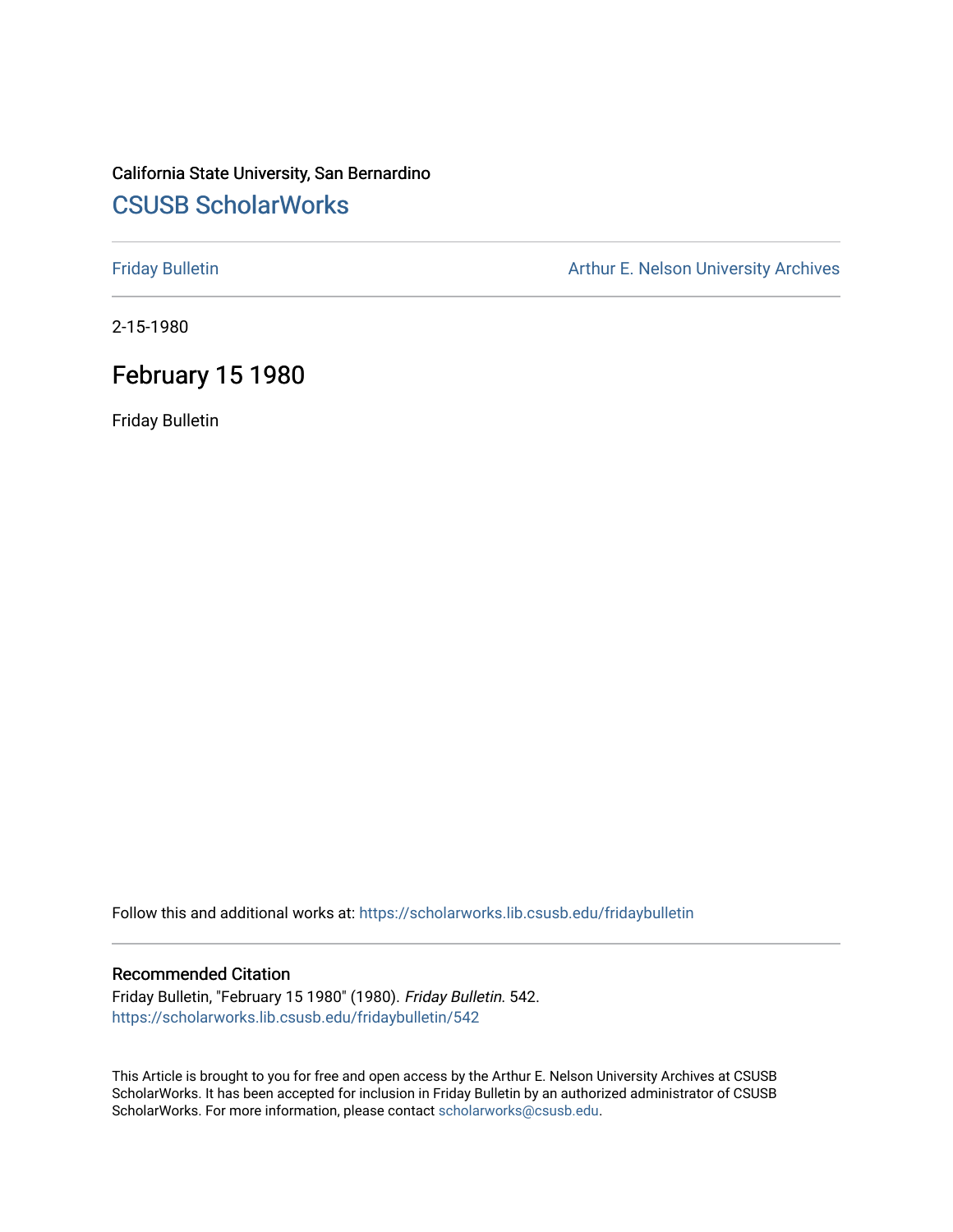# THE BULLETIN

CALIFORNIA STATE COLLEGE . SAN BERNARDINO



February 15, 1980

SERIES OF EVENTS PLANNED A week of events, including a panel discussion, music<br>FOR BLACK HISTORY WEEK and drama will be among the activities scheduled for and drama will be among the activities scheduled for Black History Week on campus during February 19-21.

Tuesday, February 19 - Harry Templeton and the San Bernardino Community Choir will present a program of gospel selections in the Student Union. The program will be held from 7:30 to 9 p.m.

Wednesday, February 20 - The direction the Inland Empire is heading in the area of housing, education and employment for Blacks will be the theme of a panel discussion held from 4 to 6 p.m. in the Student Union.

Chaired by Melvin Hawkins, Associate Prof,, Sociology, it will feature a group of professionals from the community, with Dr. Barnett Grier, realtor and retired physician speaking in the area of housing; Robbin Hawkins, learning disability teacher and reading specialist for the Rialto School District, covering the area of education; and Michael Teer, Director of the Inland Empire Urban League, speaking on the employment situation for Blacks in the community.

Thursday, February 21 - An original three-act play, "The Organizer," will be presented Thursday evening from 7:30 to 9:30 in the Student Union.

Performed by "The Shades of Black," a UC, Riverside theatre group, the play IS about a young Black woman's search for her identity. "The Shades of Black" has performed at the National Association for Dramatic Speech and Arts Convention in Chicago, at Cal Poly, Pomona and at the Central City Community Health Facility in Los Angeles.

The Black History Week activities at the College are sponsored by the Black Student Union. All events are free and the College and the public are invited. **\* \* \*** 

A LOOK INTO BUSINESS Forecasts of what the 1980's hold for the Inland Empire<br>CONDITIONS IN THE 80'S in the areas of labor and market relations, government in the areas of labor and market relations, government SUBJECT OF FORUM and business relations and economic conditions will be examined in a community forum to be held on campus Thursday, February 21.

Sponsored by the School of Administration and the San Bernardino Sun, the program, The Inland Empire in 1980 and the Coming Decade," will begin at 3 p.m. in the Recital Hall. Business people and others from the outside community are invited to join students, faculty and staff in hearing five CSCSB professors presenting their forecasts, based on studies and research.

"The 80's will be a very critical period for decision-making in government PAYDAY IS FRIDAY, FEBRUARY 29 (Continued on **page** 2)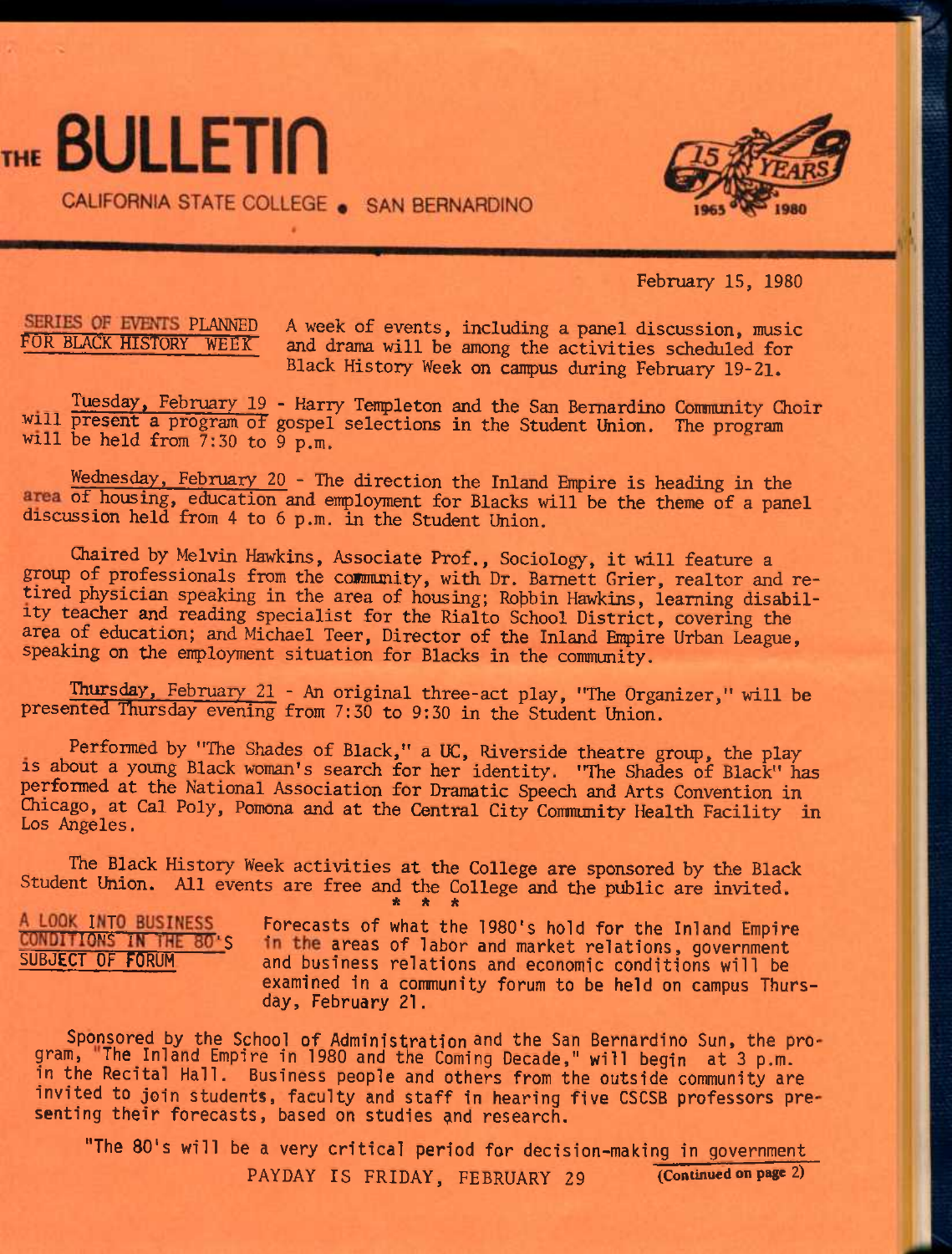## BUSINESS FORUM **Continued from page 1**

and business relations," predicts Charles Christie, Assoc. Prof., Administration. He will be joined in his presentation by James Finley, Prof., Administration."

Two other professors, Waseem Khan and Tapie Rohm are more bullish in their predictions for the Inland Empire. Mr, Khan, Asst.'Prof., Administration, will interpret statistical'studies from UCLA and United California Bank which show the Inland Empire experienceing increased growth throughout the decade despite a slow start in the first few years.

Dr. Rohm, Asst. Prof., Administration, foresees the hub of industry remaining in LA and Orange counties, but coming to the Inland Empire where housing is much less expensive.

The most optimistic report will come from William Aussieker, Assoc. Prof., Administration as he reports on research in labor relations. He sees lower unemployment, higher labor productivity and greater growth in real wages, if human resources are effectively utilized.

Originally presented to a meeting of the Board of Councillors last month, the findings are being made available to a larger audience because of the interest they generated. The San Bernardino Sun joined with the College to sponsor the program for the entire community. '

FACULTY WIVES SCHOLARSHIP FUND INCREASES BY \$875 The CSCSB Faculty Wives Club reports that a total of \$875 in donations was contributed to its scholarship fund. According to fund chairman Anne Crum, 75

members of the College community participated in the annual holiday drive in December. Those donations and the proceeds from the sale of the Faculty Wives Cookbook go to support scholarships for CSCSB students.

Next year, says Mrs. Crum, the club hopes to be able to offer two \$400 scholarships. She thanks all who participated in the organization's successful drive in 1979.

**\* \* \*** 

YOUNG INSTRUMENTAL AROUND 200 STUDENTS FROM NEAR-BY HIGH SCHOOLS, JUNIOR HIGHS AND ELEMENTARY SCHOOLS ARE INVITED TO A SOLO AND ENSEMBLE FESTIVAL FOR STUDENT MUSICIANS BEING SPONSORED BY THE MUSIC DEPARTMENT NEXT FRIDAY.

The young musician volunteers can opt to solo or combine with any other instrumentalists to form trios or small ensembles as a change rom the generally LARGE GROUPS AT THEIR SCHOOLS,

|                                                                                                                                                                                                                                                                                                                | ACCORDING TO KEATING JOHNSON, DIRECTOR OF INSTRUMENTAL MUSIC, THE FESTIVAL<br>SERVES THE PURPOSE OF PROVIDING AN AUDIENCE,                                                                                                                                                     |
|----------------------------------------------------------------------------------------------------------------------------------------------------------------------------------------------------------------------------------------------------------------------------------------------------------------|--------------------------------------------------------------------------------------------------------------------------------------------------------------------------------------------------------------------------------------------------------------------------------|
| <b>CSCSB BULLETIN</b><br>The California State College, San Bernardino<br>BULLETIN is published by the Office of Col-<br>lege Relations, AD 151, Ext. 7217. Material<br>for publication must be received by noon.<br>Tuesday before the Friday of publication<br>Editor Barbara Notte<br>Printed at Duplicating | PERFORMANCE EXPERIENCE AND A CRITIQUE OFFERED BY<br>A PANEL OF EXPERTS FROM THE RANKS OF MUSIC PRO-<br>FESSIONALS AND EDUCATORS,<br>MR. JOHNSON IS WORKING WITH BOB SPERRY OF CAJON<br>HIGH SCHOOL IN COORDINATING THE FESTIVAL, WHICH<br>IS THE THIRD THE COLLEGE HAS HOSTED. |
|                                                                                                                                                                                                                                                                                                                |                                                                                                                                                                                                                                                                                |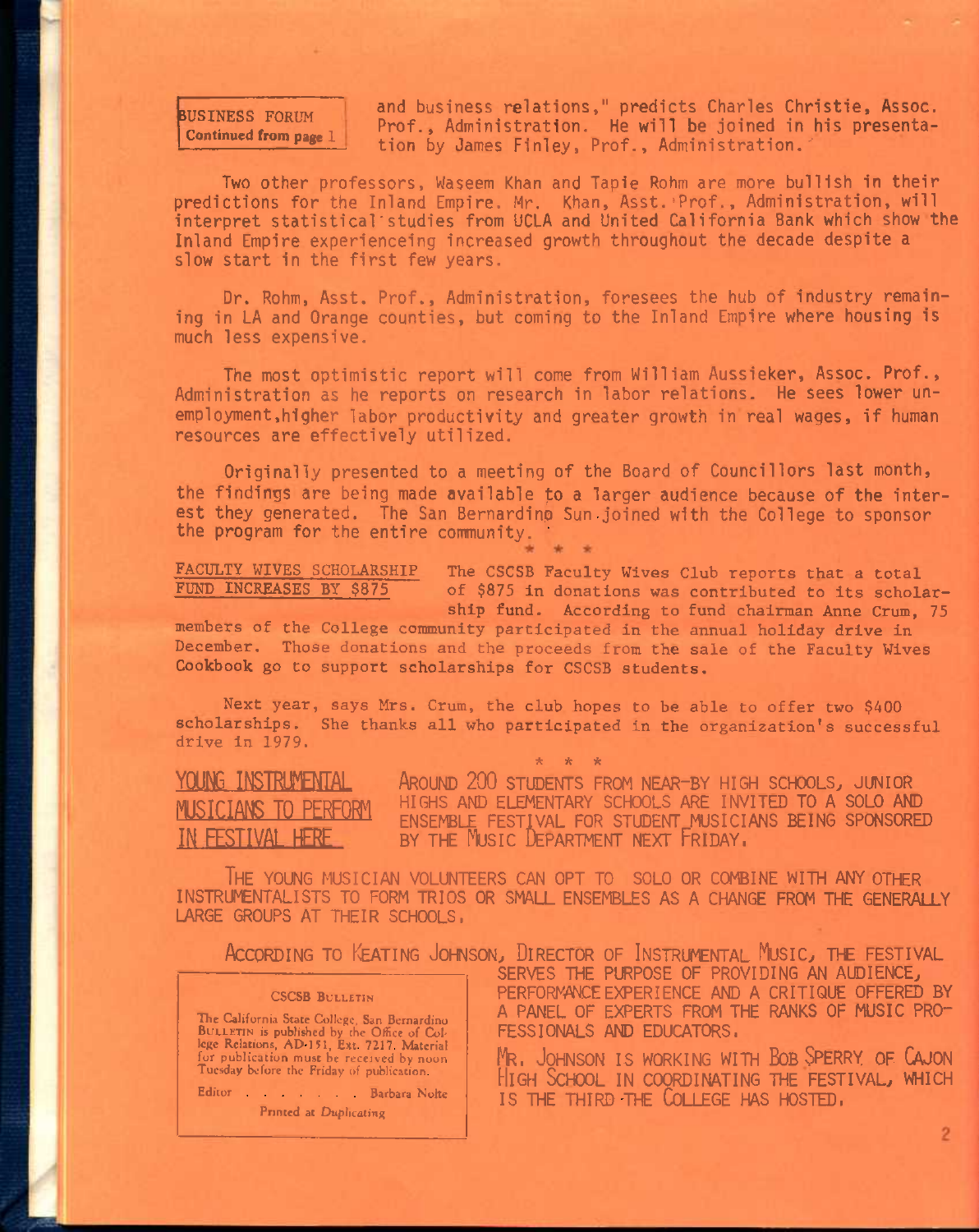*Distinguished Lecturer* **NOTED ANT HISTORIAN TO** 

An internationally known art historian will speak on SPEAK ON BECKMANN WORKS campus Wednesday, February 20. Gert Schiff, profes-

SOT Of art history at the Institute of Fine Arts, New York University, will present a free illustrated lecture on "The Triptychs of Max Beckmann" at noon in the SUMP.

Prof. Schiff, who has worked with 18th, 19th and 20th century art extensively, will discuss the large, three-part paintings of the 20th century German painter Max Beckmann, according to Julius Kaplan, Art Department Chairman, who IS organizing the lecture.

"Beckmann used the medieval format of the triptych to express his reaction to me events of his time,"states Dr. Kaplan. "He was driven out of Germany by the Mazis and spent the war years hiding in the Netherlands. He immigrated to this country and lived until 1950."

The lecture is sponsored by the Art Department and the Distinguished Lecturers and Artists Committee.

PROJECT TO TRAIN STAFF *A project to develop a staff training program in aca-ADVISEMENT IS APPROVED demic advisement of students which can become part of the regular College operation has been approved and funded by the Chancellor's Office.* 

*Funds in the amount of \$4,263 will be provided for the program, submitted by pynda Warren, Assoc. Prof., Psychology, in response to a call for proposals to improve academic advising. It was one of 18 of the 46 submitted to be selected,* 

*school of a faculty and student representative, and staff from*  mittee. The training program will consist of selecting the participants, train-<br>ing in the use of academic information and a summer workshop on attitudinal and *behavioral aspects of staff advising* 

*The project is expected to be put into operation this month. \* \* \** 

SEE THE CAMPUS THROUGH A show which illustrates life on campus as seen through<br>THE EYES OF HANDICAPPED the eyes of a handicapped person will be seen through the eyes of a handicapped person will be presented in a multi-media event titled "I Can See Clearly Now," coming Monday, February 18. Three showings will be given: 11 a.m., noon and 1 p.m. in SUMP.

"Humorous", "thought provoking," "sensitive" are words used to describe this threescreen presentation, designed to create an awareness of people who have disabili-<br>ties. The 27-minute program, filmed on location at many CSUC campuses, is open<br>to all, free of charge. ties. The 27-minute program, filmed on location at many CSUC campuses, is open

**\* \* \***  CONCFRT NEXT WED MORE FILLED MITCHELL WAITES WILL present a concert of music LONLERT NEXT WED. ranging from cTassIcal to 20th century on Wednesday, February 20, at 8:15 p.m. in the Recital Hall.

Ms. Waites, Lecturer in Music, has received critical acclaim for her performances throughout the United States. She has worked with philharmonic and symphony orchestras and various jazz ensembles in the United States.

 $\overline{\mathbf{3}}$ 

Admission is \$1.50; students and children will be admitted free.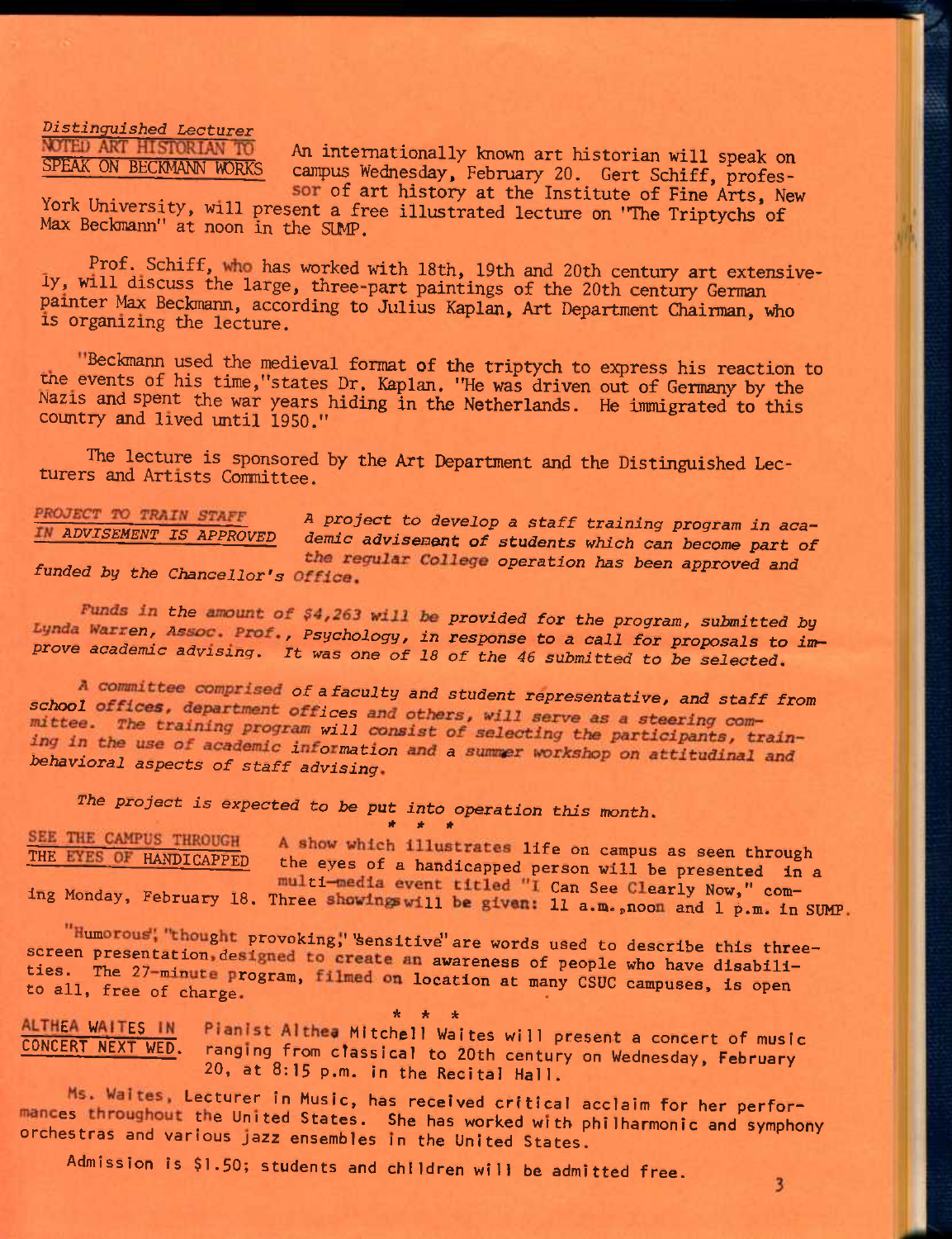**speaking up.** Frances Coles (Sociology) gave a speech entitled, \*'Women & the Law: Employment Rights" to a Women in Literature class at Colton High School, Feb. 12.

+ William Gean (Philosophy) and <u>Karen Claussen</u> are presenting poetry readings today to English classes at Chino High School.

**+**  Harold Jambor (Sociology) addressed members of the East Rialto Kiwanis Club on "Family Breakdown & Reconstruction" at a breakfast meeting held Feb. 13.

**+**  Frederick Keene (Math) spoke to students at John North High School in Riverside on "Math Anxiety", Feb. 14.

**+**  Carolyn Martin (P.E. & Rec.) is addressing students today at Sierra High School celebrating Black History Week.

**+**  Dennis Pederson (Chemistry) presented "Enzymes: Agents of Life" to a chemistry class at Eisenhower High School on Feb. 13.

**+**  Reginald Price (P.E. & Rec.) gave an illustrated talk entitled, "Fat Ain't Funny" to the residents of Arrowhead House, Feb. 13.

**+**  Tapie Rohm (Admin.) addressed members of the Arlington Rotary Club on "Executive Stress" at a luncheon meeting held Feb. 5.  $***$ 

\*\*\*

**professional activities** 

Mireille Rydell (French) presented a paper to the Comparative Literature Conference held in Tallahassee, Florida on Jan. 23-26, on "Two Versions of Floire and Blancheflore."

**publications** 

Ralph Carlson (English) has had an introductory essay, "Stephen Crane", accepted for publication in The Encyclopedi of Short Fiction, Walton Beacham, editor; the four-volume encyclopedia is scheduled for publication by Salem Press in the fall of 1980. \*\*\*

noteworthy

Margaret Gibbs (Public Admin.), a member of the National Council of the American Society for Public Administration,

has been named co-chairman of the national budget and finance committee. Dr. Gibbs has been listed in the recently-published Women in Public Management directory published by ASPA.



**job opportunities** 

### \*\*\* WELCOME TO THE COLLEGE: 7A29 FRAZIEE, Paul Supvr. Grounds Worker Fontana 92335 Plant Ops., PP-128 16596 Reed 822-3764 \*\*\*

Bldg. Services Engineer: Central Plant Operator, Htg. & A/C. Qual.: 2 yrs. journey level exp. in the operation, maintenance & repair of htg. & a/c equip. involving use of automatic contro Salary:  $$1448-1663/mol$ ; full-time, perm. Apply by  $2/29$ .